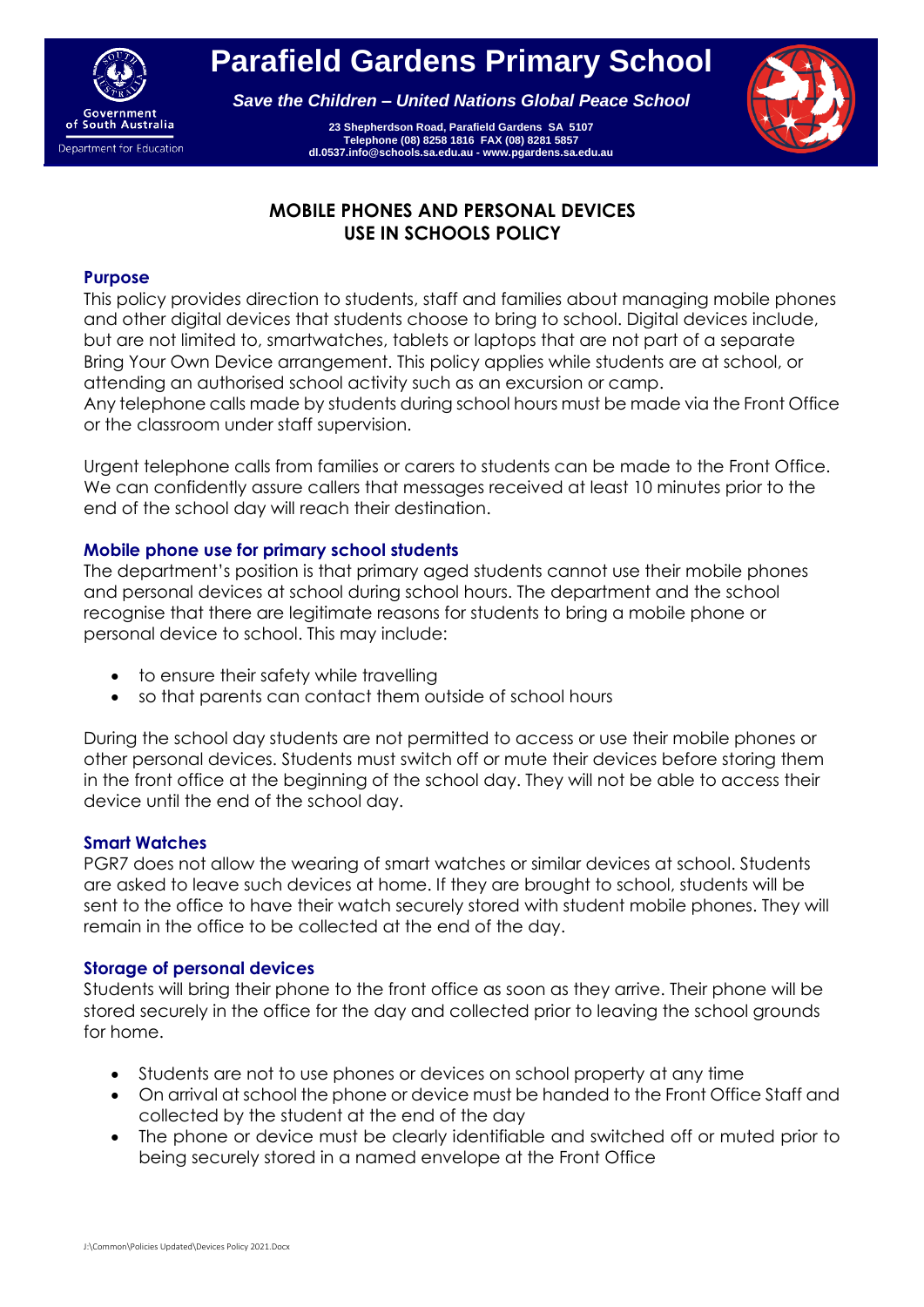### **If the student does not comply**

Please note that if these procedures have not been followed, the phone or device will be confiscated from the student and the parent will be asked to collect it from the school office. Students who use their mobile device inappropriately at PGR-7 will be issued with consequences consistent with our school's existing Behaviour Support Policy.

### **Roles and responsibilities**

## **Principal**

Make sure:

- this policy is clearly communicated and accessible to all students, staff, and families
- there is a process for regular review of the policy
- secure storage is provided for student personal devices in the front office
- processes are in place for monitoring internet and school network use by all members of the school community
- Enforce the policy and responses to instances of non-compliance
- Report and respond to incidents of inappropriate use of personal devices in line with department policy and procedures and any legislative requirements
- Consider requests for exemptions from the policy from parents on a case-by-case basis. Make sure that approved exemptions are documented and that relevant staff are informed about students' exemptions
- Model appropriate use of mobile phones and support families to understand the importance of promoting safe, responsible and respectful use of mobile phones to their children

## **School staff**

- Monitor the storage of student personal devices in the front office
- Deliver learning opportunities and maintain a safe and productive learning environment. Take steps to minimise distractions from the non-educational use of personal devices in the learning environment
- Respond to instances of non-compliance in line with the school's policy
- Report and respond to incidents of inappropriate use of personal devices in line with department policy and procedures and any legislative requirements
- Model appropriate use of mobile phones and support families to understand the importance of promoting safe, responsible and respectful use of mobile phones to their children

### **Students**

- Comply with the requirements of the school's policy and follow all reasonable directions from the Principal and school staff
- If permitted to use a mobile phone or personal device in line with an exemption under this policy, do so in a safe, responsible and respectful way and support peers to do the same
- Communicate respectfully with others and do not use a mobile phone or other personal device to bully, harass or threaten another person
- Respect others' rights to privacy and do not take photos, film or audio records of other people without their knowledge or permission

### **Parents**

 Support the implementation of the school's policy, including the consequences for non-compliance with the policy